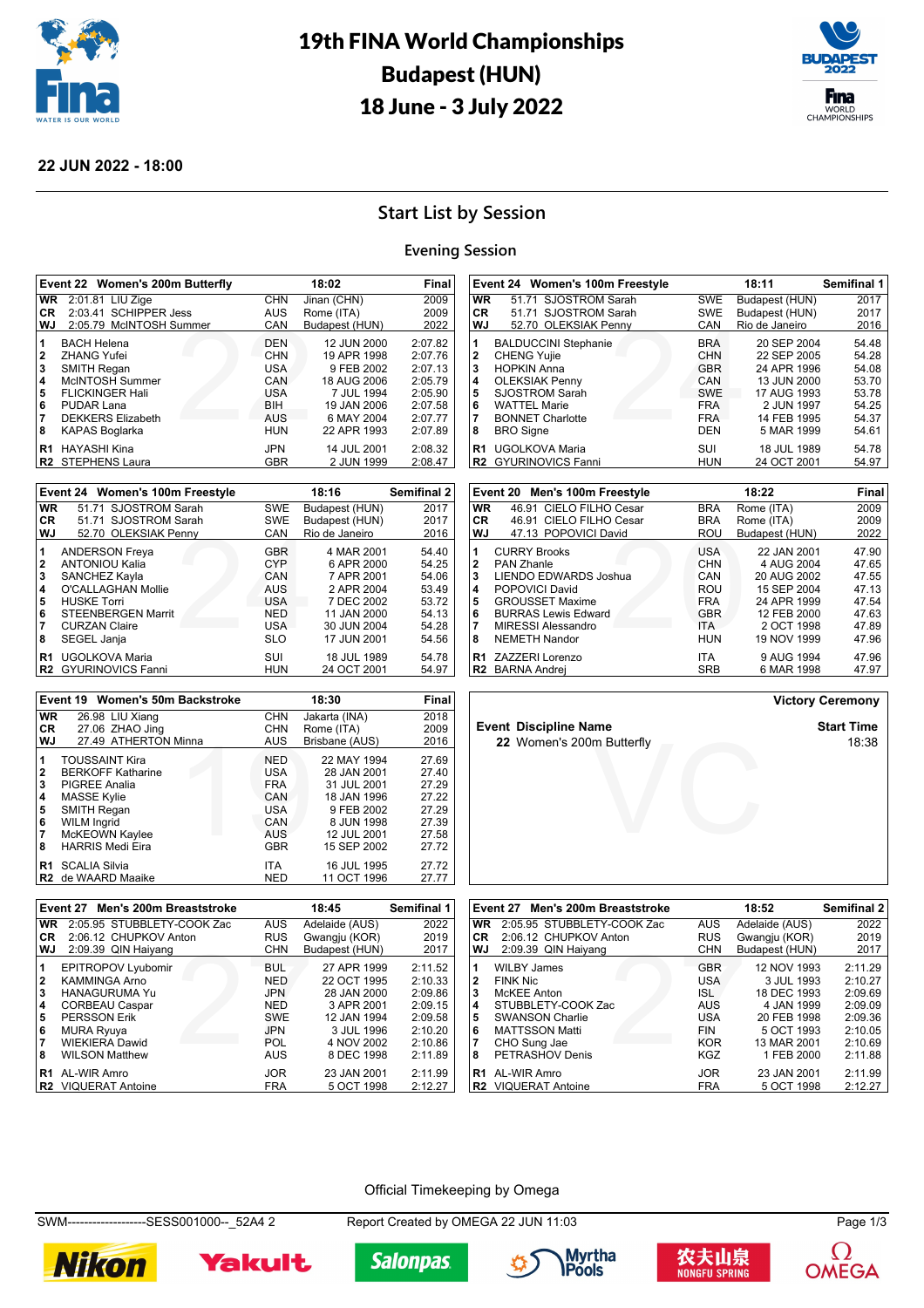

# 19th FINA World Championships Budapest (HUN) 18 June - 3 July 2022



#### **22 JUN 2022 - 18:00**

## **Start List by Session**

### **Evening Session**

|                 |                                                |                          |                            | <b>Victory Ceremony</b> |                     | Event 21 Men's 200m Individual Medley            |                          | 19:06                      | Final              |
|-----------------|------------------------------------------------|--------------------------|----------------------------|-------------------------|---------------------|--------------------------------------------------|--------------------------|----------------------------|--------------------|
|                 |                                                |                          |                            |                         | <b>WR</b>           | 1:54.00 LOCHTE Ryan                              | USA                      | Shanghai (CHN)             | 2011               |
|                 | <b>Event Discipline Name</b>                   |                          |                            | <b>Start Time</b>       | <b>CR</b>           | 1:54.00 LOCHTE Ryan                              | <b>USA</b>               | Shanghai (CHN)             | 2011               |
|                 | 20 Men's 100m Freestyle                        |                          |                            | 18:59                   | WJ                  | 1:56.99 KOS Hubert                               | <b>HUN</b>               | Budapest (HUN)             | 2021               |
|                 |                                                |                          |                            |                         | 1                   | <b>CLAREBURT Lewis</b>                           | <b>NZL</b>               | 4 JUL 1999                 | 1:57.63            |
|                 |                                                |                          |                            |                         | $\bf{2}$            | <b>KOS Hubert</b>                                | <b>HUN</b>               | 28 MAR 2003                | 1:57.23            |
|                 |                                                |                          |                            |                         | 3                   | <b>SETO Daiya</b>                                | <b>JPN</b>               | 24 MAY 1994                | 1:56.74            |
|                 |                                                |                          |                            |                         | 4                   | <b>MARCHAND Leon</b>                             | <b>FRA</b>               | 17 MAY 2002                | 1:55.75            |
|                 |                                                |                          |                            |                         | 5                   | <b>FOSTER Carson</b>                             | <b>USA</b>               | 26 OCT 2001                | 1:56.44            |
|                 |                                                |                          |                            |                         | 6                   | <b>KALISZ Chase</b>                              | <b>USA</b>               | 7 MAR 1994                 | 1:56.76            |
|                 |                                                |                          |                            |                         | 7                   | <b>DEAN Tom</b>                                  | <b>GBR</b>               | 2 MAY 2000                 | 1:57.38            |
|                 |                                                |                          |                            |                         | 8                   | <b>SATES Matthew</b>                             | <b>RSA</b>               | 28 JUL 2003                | 1:57.74            |
|                 |                                                |                          |                            |                         | R1                  | <b>POLONSKY Ron</b>                              | <b>ISR</b>               | 28 MAR 2001                | 1:57.99            |
|                 |                                                |                          |                            |                         |                     | R2 RAZZETTI Alberto                              | <b>ITA</b>               | 2 JUN 1999                 | 1:58.02            |
|                 |                                                |                          |                            |                         |                     |                                                  |                          |                            |                    |
|                 |                                                |                          |                            | <b>Victory Ceremony</b> |                     | Event 26 Women's 200m Breaststroke               |                          | 19:22                      | Semifinal 1        |
|                 |                                                |                          |                            |                         | <b>WR</b>           | 2:18.95 SCHOENMAKER Tatjana                      | <b>RSA</b>               | Tokyo (JPN)                | 2021               |
|                 | <b>Event Discipline Name</b>                   |                          |                            | <b>Start Time</b>       | CR                  | 2:19.11 PEDERSEN Rikke                           | <b>DEN</b>               | Barcelona (ESP)            | 2013               |
|                 | 19 Women's 50m Backstroke                      |                          |                            | 19:15                   |                     | WJ 2:19.64 GUNES Viktoria                        | TUR                      | Singapore (SGP)            | 2015               |
|                 |                                                |                          |                            |                         | 1                   | <b>HORSKA Kristyna</b>                           | <b>CZE</b>               | 30 SEP 1997                | 2:27.84            |
|                 |                                                |                          |                            |                         | $\mathbf 2$         | YU Jingyao                                       | <b>CHN</b>               | 13 FEB 1999                | 2:26.07            |
|                 |                                                |                          |                            |                         | 3                   | STRAUCH Jenna                                    | <b>AUS</b>               | 24 MAR 1997                | 2:25.56            |
|                 |                                                |                          |                            |                         | 4                   | <b>KING Lilly</b>                                | <b>USA</b>               | 10 FEB 1997                | 2:24.46            |
|                 |                                                |                          |                            |                         | 5                   | DOUGLASS Kate                                    | <b>USA</b>               | 17 NOV 2001                | 2:25.54            |
|                 |                                                |                          |                            |                         | 6                   | <b>HANSSON Sophie</b>                            | <b>SWE</b>               | 2 AUG 1998                 | 2:25.74            |
|                 |                                                |                          |                            |                         | $\overline{7}$      | <b>MAMIE Lisa</b>                                | <b>SUI</b>               | 27 OCT 1998                | 2:27.28            |
|                 |                                                |                          |                            |                         | 8                   | <b>BEKESI Eszter</b>                             | <b>HUN</b>               | 19 JAN 2002                | 2:27.95            |
|                 |                                                |                          |                            |                         |                     | <b>VALL MONTERO Jessica</b>                      | <b>ESP</b>               |                            |                    |
|                 |                                                |                          |                            |                         | R1                  | R2 RODRIGUEZ VILLANUE                            | <b>MEX</b>               | 22 NOV 1988<br>13 SEP 1994 | 2:28.08<br>2:28.19 |
|                 |                                                |                          |                            |                         |                     |                                                  |                          |                            |                    |
|                 |                                                |                          |                            |                         |                     |                                                  |                          |                            |                    |
|                 | Event 26 Women's 200m Breaststroke             |                          | 19:29                      | Semifinal 2             |                     | Event 25 Men's 200m Backstroke                   |                          | 19:36                      | Semifinal 1        |
|                 |                                                |                          |                            |                         |                     |                                                  |                          |                            |                    |
| <b>WR</b>       | 2:18.95 SCHOENMAKER Tatjana                    | <b>RSA</b>               | Tokyo (JPN)                | 2021                    | <b>WR</b>           | 1:51.92 PEIRSOL Aaron                            | <b>USA</b>               | Rome (ITA)                 | 2009               |
| <b>CR</b><br>WJ | 2:19.11 PEDERSEN Rikke                         | <b>DEN</b><br><b>TUR</b> | Barcelona (ESP)            | 2013                    | <b>CR</b><br>WJ     | 1:51.92 PEIRSOL Aaron                            | <b>USA</b>               | Rome (ITA)                 | 2009               |
|                 | 2:19.64 GUNES Viktoria                         |                          | Singapore (SGP)            | 2015                    |                     | 1:55.14 KOLESNIKOV Kliment                       | <b>RUS</b>               | Budapest (HUN)             | 2017               |
| 1               | <b>HARKIN Abbey</b>                            | <b>AUS</b>               | 6 MAY 1998                 | 2:27.44                 | 1                   | <b>MAKRYGIANNIS Evangelos</b>                    | <b>GRE</b>               | 18 JUN 2000                | 1:59.25            |
| 2               | <b>WOOD Abbie</b>                              | <b>GBR</b>               | 2 MAR 1999                 | 2:25.95                 | 2                   | NDOYE-BROUARD Y                                  | <b>FRA</b>               | 29 NOV 2000                | 1:58.10            |
| 3               | <b>RENSHAW Molly</b>                           | <b>GBR</b>               | 6 MAY 1996                 | 2:25.54                 | 3                   | <b>GREENBANK Luke</b>                            | <b>GBR</b>               | 17 SEP 1997                | 1:57.33            |
| 4               | <b>WOG Kelsey Lauren</b>                       | CAN                      | 19 SEP 1998                | 2:24.37                 | 4                   | EDWARDS-SMITH Joshua                             | <b>AUS</b>               | 5 APR 2003                 | 1:56.85            |
| 5               | TETEREVKOVA Kotryna                            | LTU                      | 23 JAN 2002                | 2:24.79                 | 5                   | <b>WILLIAMS Brodie Paul</b>                      | <b>GBR</b>               | 18 MAR 1999                | 1:57.09            |
| 6<br>17         | <b>FANGIO Francesca</b><br><b>SCHOUTEN Tes</b> | ITA.<br><b>NED</b>       | 17 AUG 1995<br>31 DEC 2000 | 2:25.70<br>2:26.85      | 6<br>$\overline{7}$ | <b>KOVACS Benedek Bendeguz</b><br>MITYUKOV Roman | <b>HUN</b><br><b>SUI</b> | 18 MAY 1998<br>30 JUL 2000 | 1:57.88<br>1:58.61 |
| 8               | <b>MOON Sua</b>                                | <b>KOR</b>               | 22 NOV 2008                | 2:27.91                 | 8                   | <b>MORALES MIRANDA Yeziel</b>                    | <b>PUR</b>               | 16 JAN 1996                | 1:59.77            |
|                 |                                                |                          |                            |                         |                     |                                                  |                          |                            |                    |
| R1              | VALL MONTERO Jessica                           | <b>ESP</b>               | 22 NOV 1988                | 2:28.08                 |                     | R1 STOKES Richie                                 | CAN                      | 1 AUG 2000                 | 1:59.86            |
|                 | R2 RODRIGUEZ VILLANUE                          | <b>MEX</b>               | 13 SEP 1994                | 2:28.19                 |                     | R2 GRIGAITIS Erikas                              | LTU                      | 21 DEC 2002                | 1:59.92            |
|                 | Event 25 Men's 200m Backstroke                 |                          | 19:43                      | Semifinal 2             |                     | Event 28 Women's 4x200m Freestyle                |                          | 19:50                      | Final              |
| <b>WR</b>       | 1:51.92 PEIRSOL Aaron                          | <b>USA</b>               | Rome (ITA)                 | 2009                    | <b>WR</b>           | 7:40.33 People's Republic of China               | <b>CHN</b>               | Tokyo (JPN)                | 2021               |
| CR              | 1:51.92 PEIRSOL Aaron                          | <b>USA</b>               | Rome (ITA)                 | 2009                    | CR                  | 7:42.08 People's Republic of China               | <b>CHN</b>               | Rome (ITA)                 | 2009               |
| WJ              | 1:55.14 KOLESNIKOV Kliment                     | <b>RUS</b>               | Budapest (HUN)             | 2017                    | WJ                  | 7:51.47 Canada                                   | CAN                      | Indianapolis (USA)         | 2017               |
|                 |                                                |                          |                            |                         |                     |                                                  |                          |                            |                    |
|                 | CEJKA Jan                                      | CZE                      | 29 MAY 2001                | 1:58.65                 |                     | Japan                                            | <b>JPN</b>               |                            | 7:58.67            |
| 2               | LEE Juho                                       | <b>KOR</b>               | 23 JAN 1995                | 1:57.89                 | 2                   | Hungary                                          | <b>HUN</b>               |                            | 7:56.52            |
| 3<br>14         | <b>TOMAC Mewen</b><br><b>CASAS Shaine</b>      | <b>FRA</b><br><b>USA</b> | 11 SEP 2001<br>25 DEC 1999 | 1:57.21<br>1:56.66      | 3<br>4              | United States of America<br>Australia            | <b>USA</b><br><b>AUS</b> |                            | 7:49.25<br>7:47.61 |
| 5               | <b>MURPHY Ryan</b>                             | <b>USA</b>               | 2 JUL 1995                 | 1:56.96                 | 5                   | China                                            | <b>CHN</b>               |                            | 7:49.08            |
| 6               | <b>TELEGDY Adam</b>                            | <b>HUN</b>               | 1 NOV 1995                 | 1:57.82                 | 6                   | Canada                                           | CAN                      |                            | 7:53.59            |
| 17              | <b>LARKIN Mitchell</b>                         | <b>AUS</b>               | 9 JUL 1993                 | 1:58.58                 | 7                   | Brazil                                           | <b>BRA</b>               |                            | 7:57.93            |
| 8               | GONZALEZ de OLIVEIRA Hugo                      | <b>ESP</b>               | 19 FEB 1999                | 1:59.61                 | 8                   | New Zealand                                      | <b>NZL</b>               |                            | 8:04.87            |
|                 |                                                |                          |                            |                         |                     |                                                  |                          |                            |                    |
|                 | R1 STOKES Richie<br>R2 GRIGAITIS Erikas        | CAN<br>LTU               | 1 AUG 2000<br>21 DEC 2002  | 1:59.86<br>1:59.92      |                     | R1 Austria<br>R <sub>2</sub> Israel              | <b>AUT</b><br>ISR.       |                            | 8:07.85<br>8:08.20 |

Official Timekeeping by Omega

SWM-------------------SESS001000--\_52A4 2 Report Created by OMEGA 22 JUN 11:03 Page 2/3



Yakult